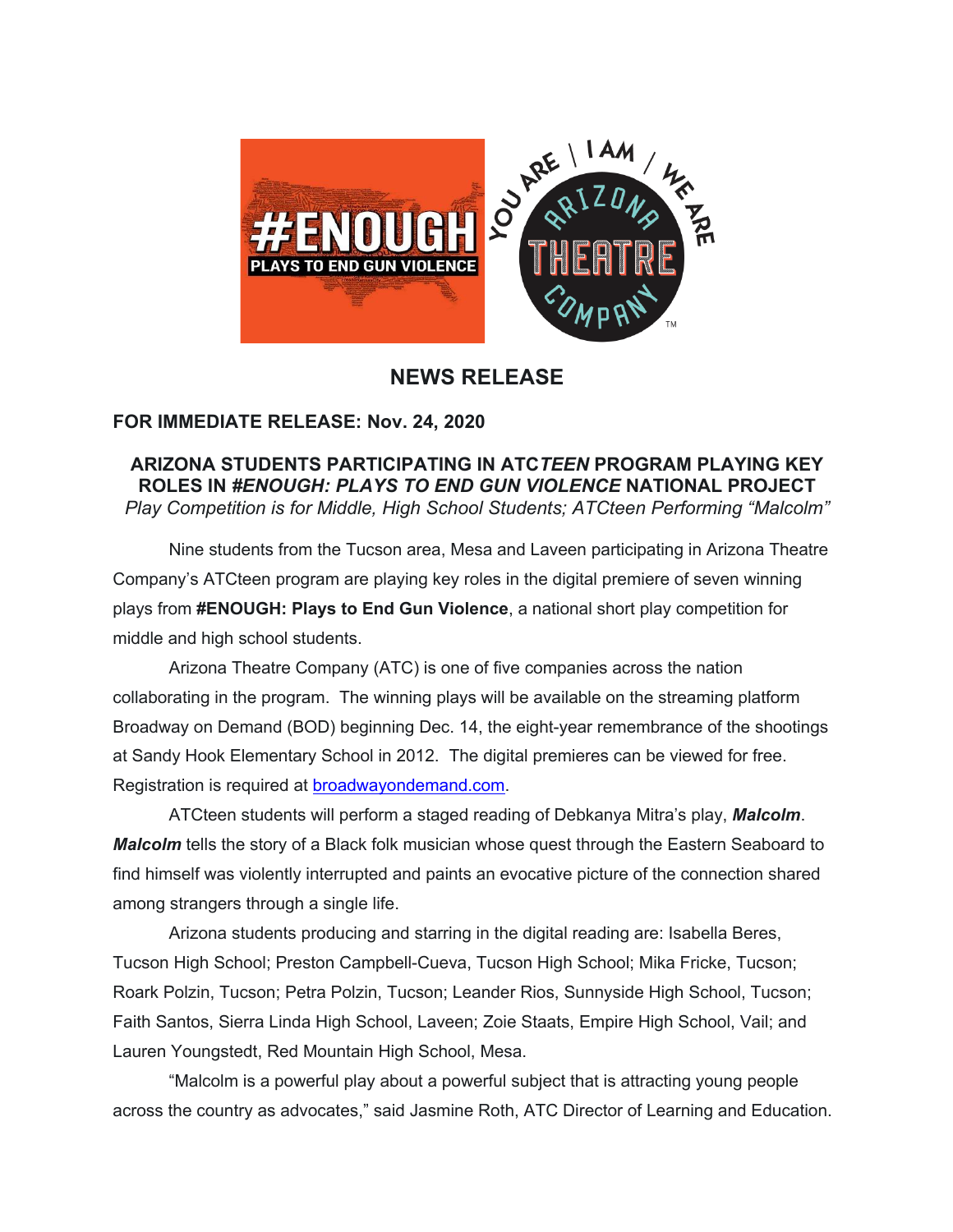"Participating in #ENOUGH is a tremendous opportunity for Arizona Theatre Company and our students to share their voices as part of an impactful and important effort."

Other theatre companies producing one or more of the plays are Alliance Theatre (Atlanta, GA), Berkeley Rep (Berkeley, CA), Goodman Theatre (Chicago), Orlando (FL) Repertory Theatre and South Coast Repertory (Costa Mesa, CA).

The six other winners and their producing theatre partners include:

- *Ms. Martin's Malaise* by Adelaide Fisher, produced by Orlando Repertory Theatre.
- *Guns in Dragonland* by Eislinn Gracen, produced by Orlando Repertory Theatre.
- *Togetha* by Azya Lyons, produced by Alliance Theatre.
- *Ghost Gun* by Olivia Ridley, produced by Goodman Theatre
- *Hullabaloo* by Sarah Schecter, produced by Berkeley Repertory Theatre.
- *Loaded Language* by Elizabeth Shannon, produced by South Coast Repertory.

A panel of nationally-recognized dramatists - Lauren Gunderson, America's most produced living playwright (*Silent Sky, The Heath*); Academy Award winner Tarell Alvin McCraney, who the Oscar for Best Writing, Adapted Screenplay for *Moonlight*; Tony Award winner David Henry Hwang, who won the Tony Award for Best Play for *M. Butterfly*; and Karen Zacariís (*Native Gardens*), winner of ATC's National Latinx Playwright Award -- selected the plays out of 184 submissions from 23 states and three countries in #ENOUGH's call for teens to write 10-minute plays that confront the issue of gun violence.

In tandem with the Digital Premiere of the seven winning plays, all of the theatre partners have committed to creating space for community dialogue on the issue of gun violence by hosting a post-show discussion and committing to an action item that impacts their community.

More details on all seven winning playwrights, including bios and headshots, and their plays, can be found online here.

-30-

**Contact**: Steve Carr, The Kur Carr Group, Inc., (602) 317-3040; scarr51@gmail.com

**About #ENOUGH: Plays to End Gun Violence:** #ENOUGH: Plays to End Gun Violence is a theatre activism campaign launched by Michael Cotey in 2019. #ENOUGH strives to spark critical conversations and incite meaningful action in communities across the country on the issue of gun violence through the creation of new works of theatre by teens. # ENOUGH's mission is to promote playwriting as a tool of self-expression and social change, harnessing this generation's spirit of activism and providing a platform for America's playwrights of tomorrow to discover and develop their voices today. enoughplays.com

## **About Arizona Theatre Company:**

Under new leadership and now celebrating its 54th Season, Arizona Theatre Company is truly "The State Theatre," with the largest subscriber base of any performing arts organization in Arizona. More than 130,000 people each year attend performances at the historic Temple of Music and Art in Tucson and the elegant Herberger Theater Center in downtown Phoenix.